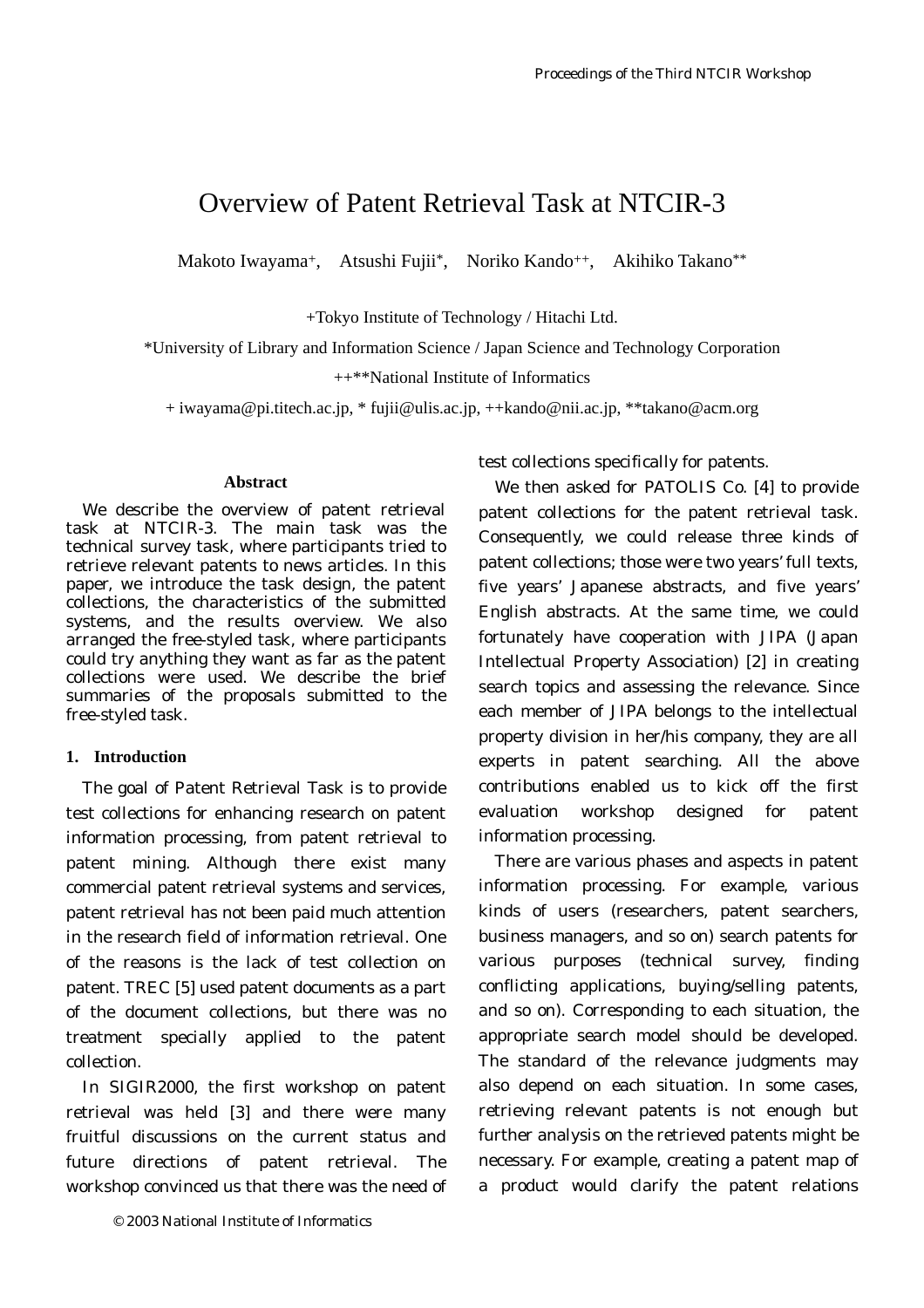between the techniques used to make the product. Cross-lingual patent retrieval is also important when applying patents to foreign countries. All of these are within scope of our project and this task is the first step toward our goal.

#### **2. Task Design**

In this workshop, we focused on a simple task of technical survey. End-users we assumed in the task were novice users, for example, business managers. The major reason of adopting such general task was that we could only use the two years' full texts that were not enough for trying more patent-oriented task like finding conflicting applications from patents.

To fit the task to a real situation, we used Japanese news articles as the original sources of search topics, so the task was conducting cross-database retrieval, searching patents by news articles. The task assumed the following situation. When a business manager looks through news articles and is interested in one of them, she/he clips it out and asks a searcher to find related patents to the clipping. The manager passes the clipping to the searcher along with her/his memorandum, and this clipping with memorandum became the search topic in this task. The memorandum helps the searcher to have the exact information need the manager has, when the clipping contains non-relevant topics or the clipping has little description on the information need. Task participants played the role of the searcher and tried to retrieve relevant patents to the clipping. Since the purpose of the searching was technical survey, the claim part in patent was not treated specifically in assessing the relevance. Patent documents were treated as if those were technical papers.

Cross-database retrieval itself is so general that techniques investigated in the task can be applied to various combinations of databases. This is another purpose of the task.

We prepared search topics in four languages, Japanese, English, Korean, and Chinese (both traditional and simplified). Participants could try cross-lingual patent retrieval by using one of the non-Japanese topics. Unfortunately, only two groups submitted cross-lingual results and both of them used English topics.

In addition to the technical survey task explained so far, we arranged the optional task, where participants could try anything they want as far as they used the patent collections provided. One of the purposes of this free-styled task is to explore next official tasks.

**3. Characteristics of Patent Applications** 

In this section, we briefly review the characteristics of patent applications (patent documents).

- There are structures, for example, claims, purposes, effects, and embodiments of the invention.
- Although the claim part is the most important in patent, it is written in an unusual style especially for Japanese patent; all the sub-topics are written in single sentence.
- To enlarge the scope of invention, vague or general terms are often used in claims.
- Patents include much technical terminology. Applicants may define and use their original terms not used in other patents.
- $\bullet$  There are large variations in length. The longest patent in our collections contains about 30,000 Japanese words!
- The search models would be significantly different between industries, for example, between chemical / pharmaceutical industries and computers / machinery / electric industries.
- Classification exists. IPC (International Patent Classification) is the most popular one.
- The criterion of evaluation depends on the purpose of searching. For example, high recall is required for finding conflicting applications.
- In some industries, images are important to judge the relevance.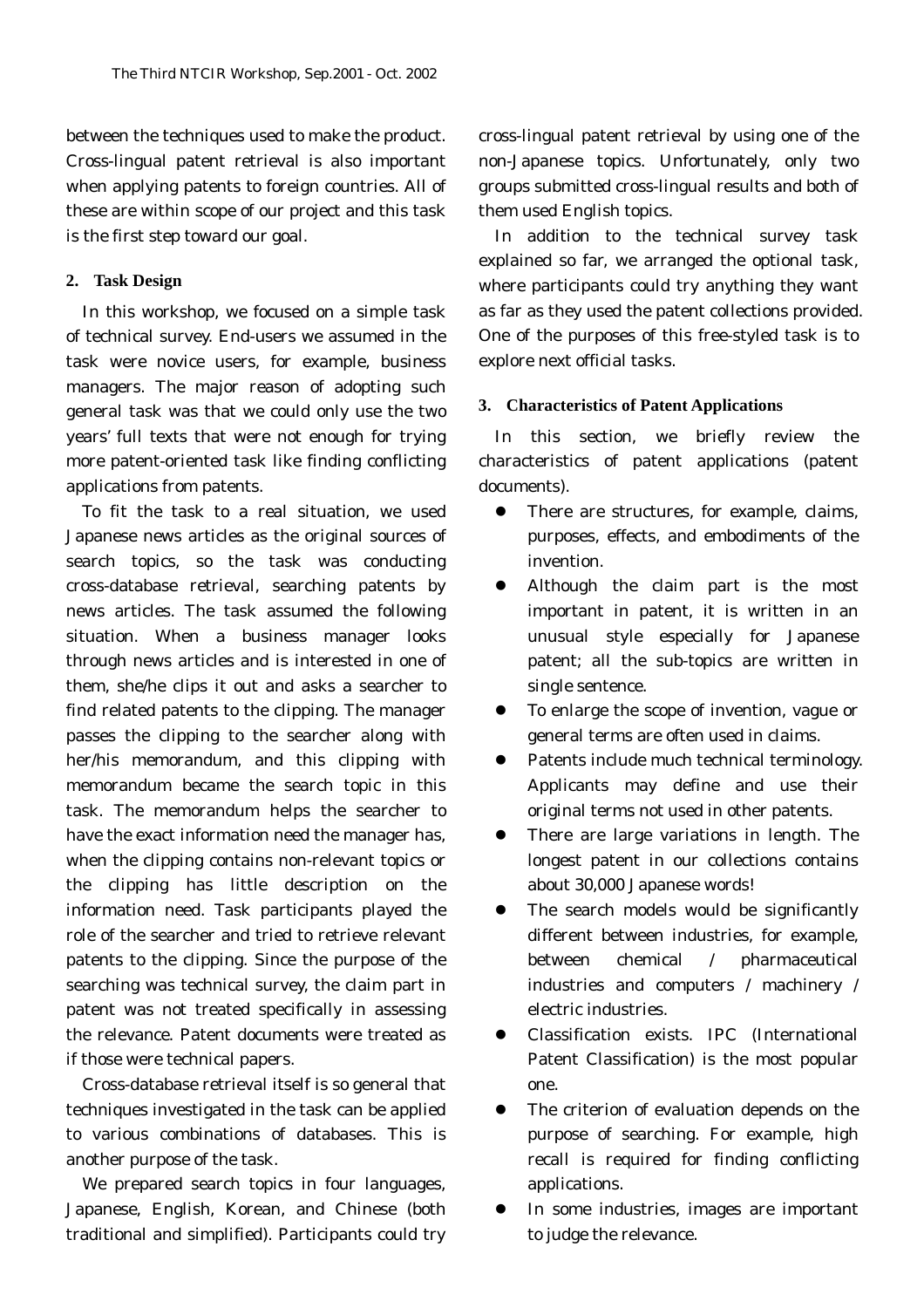Our task focused on few of the above characteristics. We treated patent documents as technical documents rather than legal statements, so we did not distinguish between the claim part and the others in assessing the relevance. High recall was not necessary, so we used the standard averaged precision to evaluate the results. Few groups used structures and classifications. Images were not included in the patent collections provided.

#### **4. Patent Collections**



# Figure 1: Relationships between the patent collections

PATOLIS Co. provided and we released the following patent collections.

- kkh: Publication of unexamined patent applications (1998, 1999) (in Japanese)
- jsh: JAPIO Patent Abstracts (1995–1999) (in Japanese)
- paj: Patent Abstracts Japan (1995- 1999) (in English)

 "Kkh" contains full texts of unexamined patent applications in Japanese. Images were eliminated. "Jsh" contains human edited abstracts in Japanese. Although all the texts in "kkh" have the abstracts written by the applicants, experts in JAPIO (Japan Patent Information Organization) [1] shortened/lengthened about half of them to fit the length within about 400 Japanese characters. They also normalized technical terms if necessary. "Paj" is English translation of "jsh".

Figure 1 shows the relationships between these three collections. Here, we see parallel relations, for example, full texts vs. abstracts, original abstracts vs. edited abstracts, and Japanese abstracts vs. English abstracts. Researchers can use these parallel collections for various purposes, for example, finding rules of abstracting, creating a term normalization dictionary, acquiring translation knowledge, and so on.

Table 1 summarizes the characteristics of the three collections.

|              | kkh              | jsh             | paj             |
|--------------|------------------|-----------------|-----------------|
| <b>Type</b>  | <b>Full text</b> | <b>Abstract</b> | <b>Abstract</b> |
| Language     | <b>Japanese</b>  | Japanese        | English         |
| <b>Years</b> | 98,99            | 95-99           | 95-99           |
| Number of    | 697,262          | 1,706,154       | 1,701,339       |
| documents    |                  |                 |                 |
| <b>Bytes</b> | 18139M           | 1883M           | 2711M           |

Table 1: Characteristics of the patent collections

| Field                           | <b>Explanation</b>           |  |
|---------------------------------|------------------------------|--|
| <lang></lang>                   | Language code                |  |
| <purpose></purpose>             | Purpose of search            |  |
| $<$ TITLE>                      | Concise representation       |  |
|                                 | of search topic              |  |
| $\langle \text{ARTICLE}\rangle$ | <b>MAINICHI</b> news article |  |
|                                 | in NTCIR format              |  |
| <supplement></supplement>       | Supplemental                 |  |
|                                 | information of<br>news       |  |
|                                 | article                      |  |
| <description></description>     | Short description<br>оf      |  |
|                                 | search topic                 |  |
| $<$ NARRATIVE>                  | Long description<br>of       |  |
|                                 | search topic                 |  |
| <concept></concept>             | List of keywords             |  |
| $\langle PI \rangle$            | Original patents of news     |  |
|                                 | article                      |  |

Table 2: Explanations of the fields in topics

# **5. Topics**

JIPA members created topics, six for the dry run and 25 for the formal run. Since the topics for the dry run were substantially revised after the dry run, we decided to re-use those in the formal run. In consequence, we had the total 31 topics for the formal run.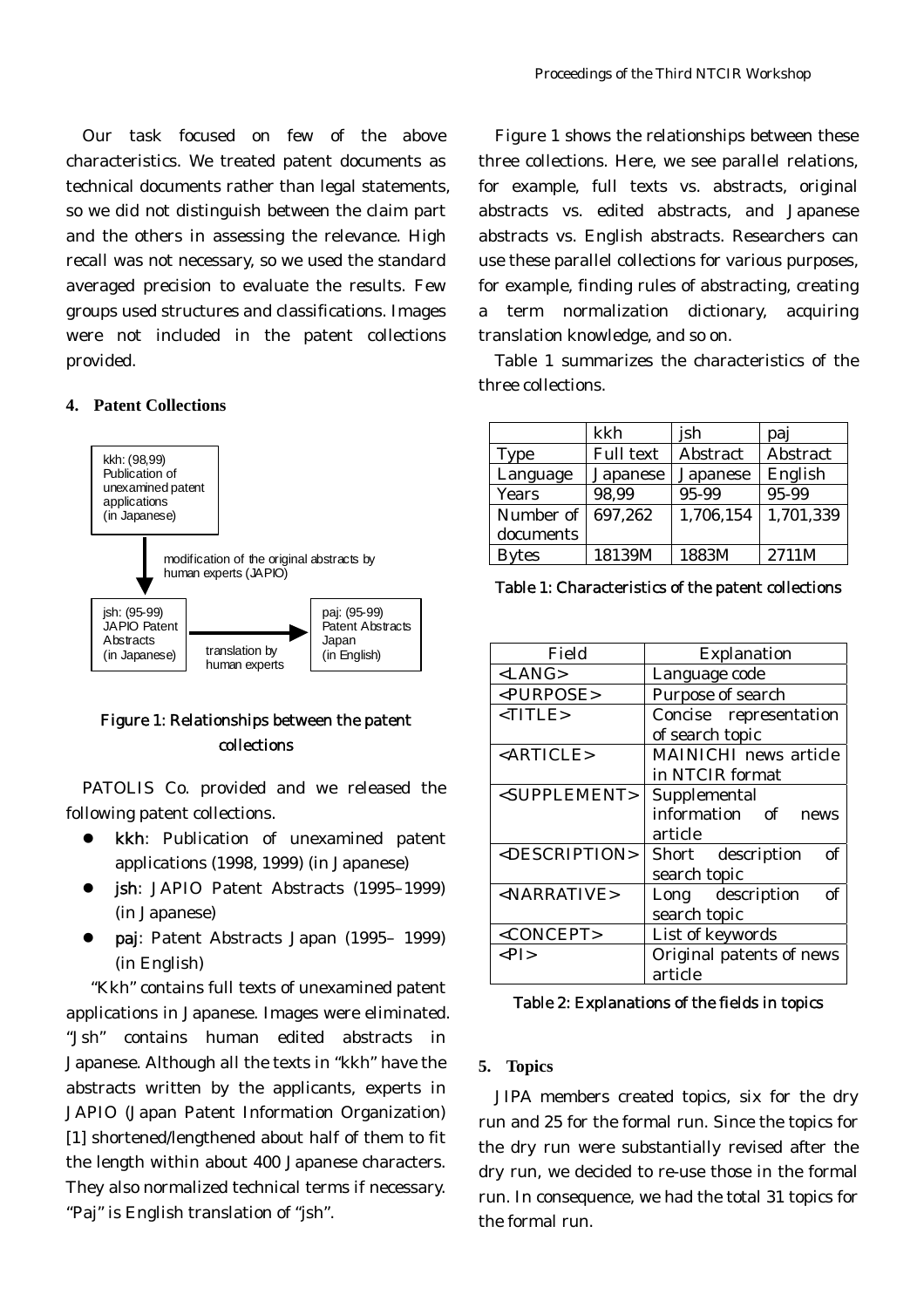Figure 2 is an example of the topics and Table 2 shows the explanations of the fields in the topics. In our task, <ARTICLE> and <SUPPLEMENT> correspond to the news clipping and the memorandum respectively.

| $\triangle$ TOPIC $\triangleright$<br><num≻<br>POO4<br/><lang><br/>JA<br/></lang><br/><purpose></purpose></num≻<br>                                                                                                                                                                                                                                                               |
|-----------------------------------------------------------------------------------------------------------------------------------------------------------------------------------------------------------------------------------------------------------------------------------------------------------------------------------------------------------------------------------|
| <br><ti tle=""></ti>                                                                                                                                                                                                                                                                                                                                                              |
| $\ll$ TI TLE><br><arti cle=""><br/><math>\langle A-DCD \rangle</math><br/><a-doono>JA-981031179</a-doono><br/><a-lang>JA</a-lang><br/><a-section></a-section><br/><math>&lt;</math>A-AE&gt; <math>&lt;</math>/A-AE&gt;<br/><a-words>189</a-words><br/><a-headline><br/><math>&lt;</math>/A-HEADLINE&gt;<br/><a-date>1998-10-31</a-date><br/><a-text></a-text></a-headline></arti> |
|                                                                                                                                                                                                                                                                                                                                                                                   |
| $<$ /A-TEXT><br>$\ll$ A-DOC><br>$\triangle$ /ARTICLE><br><supplement></supplement>                                                                                                                                                                                                                                                                                                |
| <br><description></description>                                                                                                                                                                                                                                                                                                                                                   |
| <br><narrative></narrative>                                                                                                                                                                                                                                                                                                                                                       |
|                                                                                                                                                                                                                                                                                                                                                                                   |
| <concept></concept>                                                                                                                                                                                                                                                                                                                                                               |
| <br>$\langle$ Pl >                                                                                                                                                                                                                                                                                                                                                                |
| PATENT-KKH-G-HD1-333373<br>$\langle$ /Pl ><br>$\ll$ TOPIC $\gt$                                                                                                                                                                                                                                                                                                                   |
|                                                                                                                                                                                                                                                                                                                                                                                   |

Figure 2: Example of a topic (Japanese)

The topics also contain <DESCRIPTION> and <NARRATIVE> fields we are familiar with. Since many NTCIR tasks already have the results for using <DESCRIPTION> and <NARRATIVE> fields, we can compare our results of using these fields with the results of other tasks.

Searching by <PI> field can emulate finding conflicting applications by patents. However, note that the relevance in this task was assessed for the technical survey purpose but not for the conflict finding purpose.

The topics were originally written in Japanese, and translated to English, Korean and Chinese (traditional and simplified).

# **6. Runs**

# **6.1 Mandatory runs**

Participants were obliged to submit at least a run called mandatory run which used only <ARTICLE> and <SUPPLEMENT> fields. Manual searching was allowed and any language could be used for topics. In the mandatory run, the two years' full texts (i.e., "kkh98" and "kkh99") had to be searched and participants were inhibited from using the same years' abstracts (i.e., "jsh98", "jsh99", "paj98", and "paj99") for any purpose.

# **6.2 Optional runs**

In addition to the mandatory run, participants could submit optional runs where they could use any resource. For example, it was allowed to retrieve patents from "jsh" or "paj" abstracts. We recommended for participants to submit runs using <DESCRIPTION> and <NARRATIVE>.

#### **7. Relevance Judgment**

Here is the process of collecting the relevance judgments.

- 1. After/during creating topics, JIPA members conducted manual search to collect as many relevant patents as possible. We call the patent set judged during this manual search as "PJ". Any system/resource was allowed to use because we wanted to have the set retrieved under the circumstance of their daily work of patent searching.
- 2. Participants submitted runs and we made a pool for each topic by collecting the top 30 patents from every submitted run. We call this pool as "PS".
- 3. JIPA members assessed the relevance for "PS – PJ" patents, which were the patents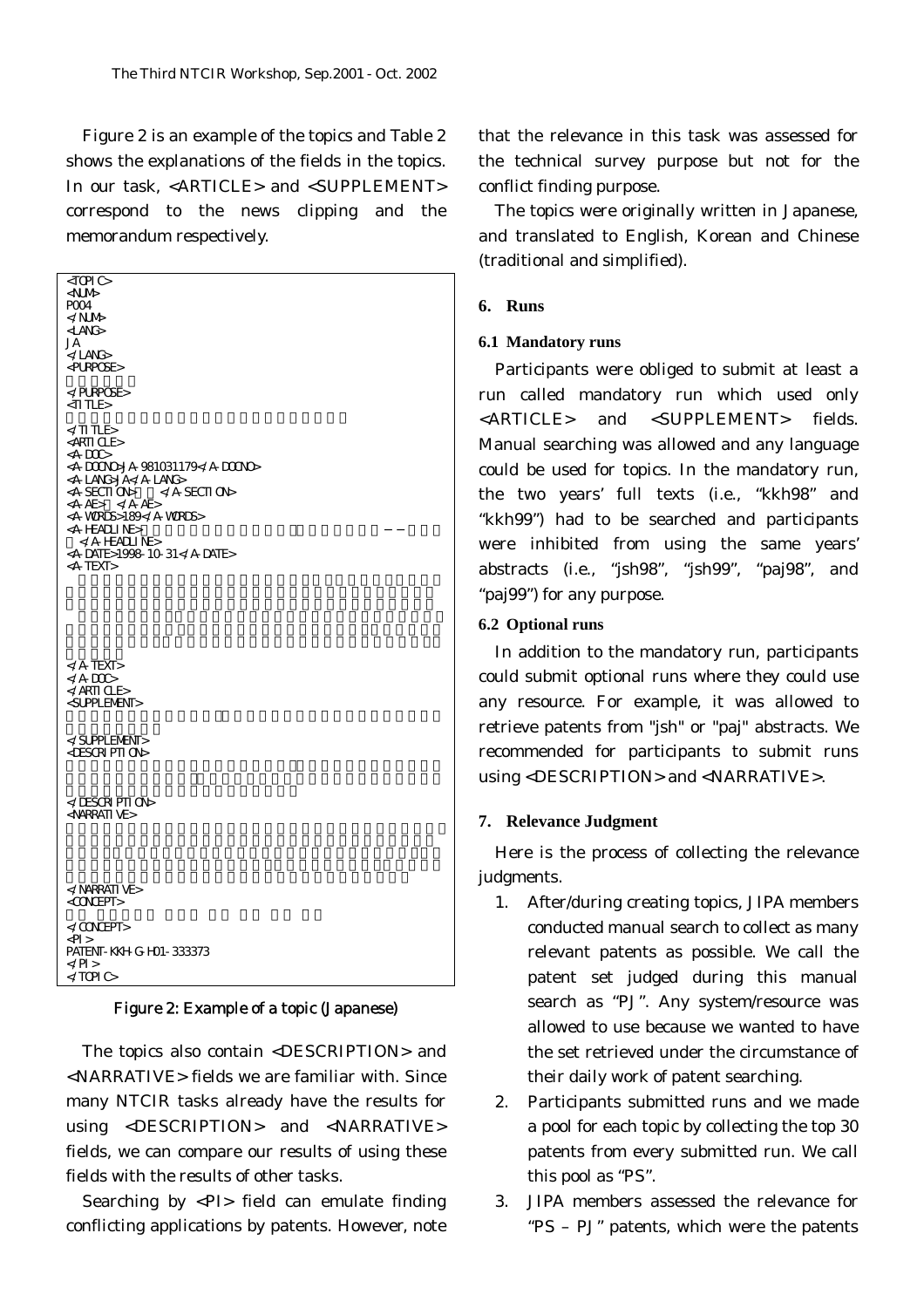they had not seen in their preliminary search.

Grades of relevance were "A (relevant)", "B (partially relevant)", "C (non-relevant judged after reading texts)", and "D (non-relevant judged by just looking at titles)".

As opposed to previous NTCIR tasks having done manual search after the pooling to increase the exhaustiveness of the relevant documents, we did manual search before the pooling to enable the comparison of the search abilitiy between the human experts and the submitted systems.

Along with the grade of relevance (i.e., "A", "B", "C", or "D"), each judged patent has a mark ("S", "J", or "U") representing the origin from which the patent was retrieved. Table 3 explains about the marks. For example, a document with "BJ" means that the document was judged as "partially relevant" (i.e. "B-") and only found by experts in their preliminary search (i.e., "-J").

|              | <b>Mark   Explanation</b>                |
|--------------|------------------------------------------|
| $\mathbf{S}$ | Found only in "PS", that is "PS $-$ PJ". |
|              | Found only in "PJ", that is "PJ $-$ PS". |
| $\mathbf{I}$ | Found both in "PS" and "PJ",             |
|              | that is "PS PJ".                         |

Table 3: Explanations of the origin marks

Here, note that all the submitted runs contributed to collecting the "S" patents, but only the top 30 patents for each run were used. Note also that we can restore the patent set retrieved by the manual search (i.e., "PJ" set) by collecting "J" and "U" patents.

#### **8. Results Overview**

#### **8.1 Participants**

Eight groups submitted the 36 runs. One group submitted runs only for pooling. We briefly describe the characteristics of each group.

LAPIN: This group focused on the "term distillation" in cross-database retrieval, where the difference between the term frequency in source database and that in target database was integrated into the overall term weighting.

SRGDU: This group tried several pseudo relevance feedback methods in the context of patent retrieval. The proposed method using Taylor formula was compared with the traditional Rocchio method.

daikyo: This group made long gram-based index from the patent collections. Compared with the traditional gram-based indexing, proposed method produce more compact index.

**DTEC:** This group searched various kinds of abstracts rather than full texts, and compared the effectiveness of those. The abstracts were JAPIO patent abstracts and the combinations of "title", "applicant's abstract", and "claims". Manual and automatic runs were compared.

DOVE: This group also submitted manual and automatic runs. In the manual runs, non-relevant passages in <ARTICLE> were eliminated manually.

IFLAB: This group evaluated their cross-lingual IR system PRIME through several monolingual runs. They also evaluated their translation extraction method by using Japanese-US patent families, which were not provided in this task.

brkly: This group submitted both monolingual and cross-lingual runs. In the cross-lingual runs, words in English topics were translated into Japanese words by using English-Japanese dictionary automatically created by the aligned bilingual corpus (i.e., "paj" and "jsh"). Their method of creating the dictionary is based on word co-occurrence with the association measure.

sics: This group also submitted cross-lingual runs, where they automatically created a cross-lingual thesaurus form the aligned bilingual corpus, "paj" and "jsh", and used the thesaurus for word-based query translation. The Random Indexing vector-space technique was used to extract the cross-lingual thesaurus. Note that, in both the "sics" and the "brkly" groups, there was no member who understands Japanese.

# **8.2 Recall/Precision**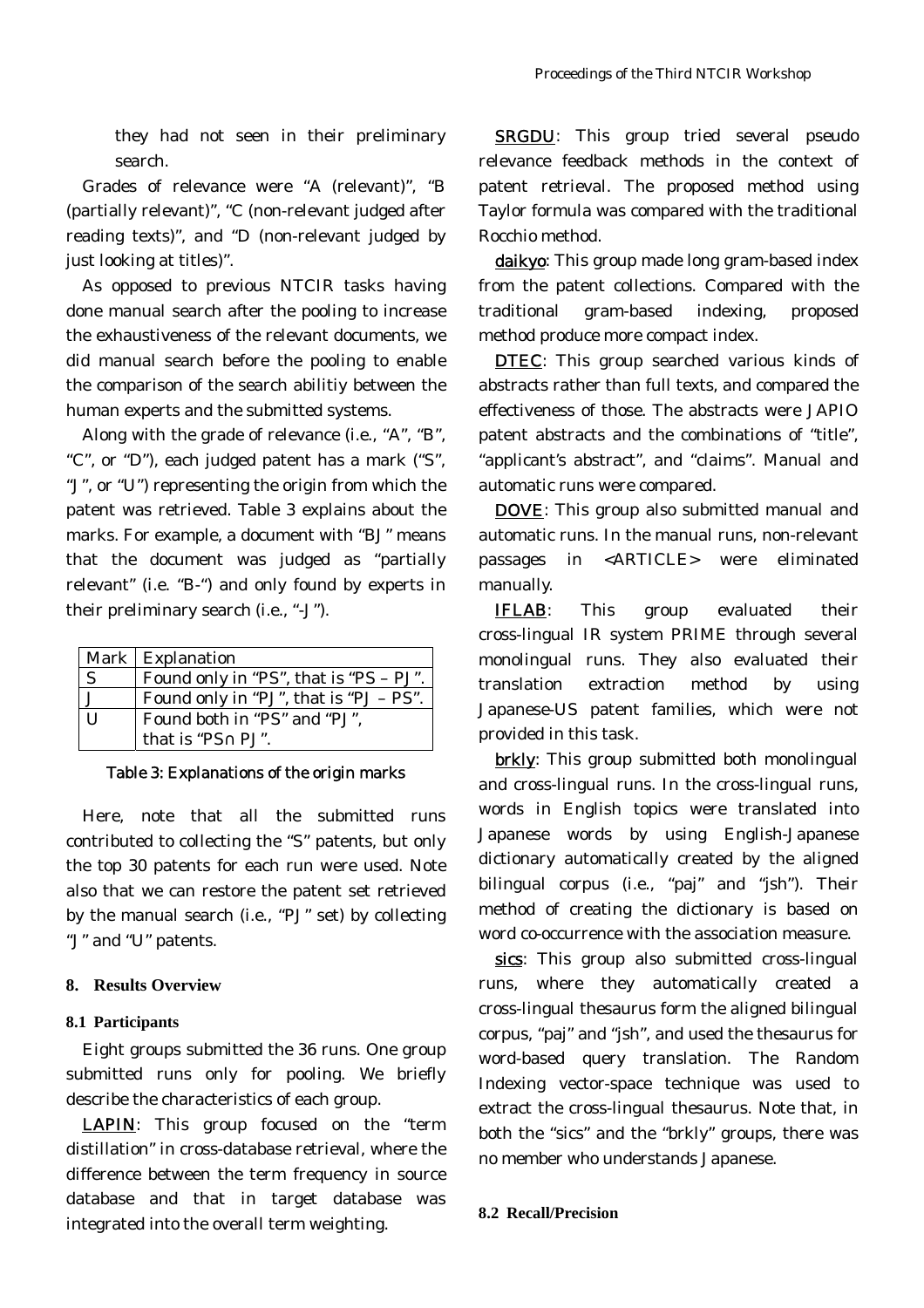The recall/precision graphs of the mandatory runs are shown in Figure 3, and those of the optional runs in Figure 4. In each figure, there are both results for the strict relevance ("A") and the relaxed relevance ("A"  $+$  "B"). For each run in the figures, brief system description is specified; the description includes the searching mode (automatic or manual), the topic fields used in query construction, and the topic language.

# **8.3 Topic-by-topic Results**

Figure 5 shows the median of the average precisions for each topic. Figure 6 shows the breakdown of the relevance judgments. Detailed analysis on each topic will be given by JIPA, where it will be discussed about the reasons why systems could not find some patents human experts found and vise versa.

**8.4 Recall of the relevant patents retrieved in the preliminary human search** 

Figure 7 shows the recall of the relevant patents retrieved in the preliminary human search. In the process of making pool, we used only the top 30 documents for each run. Here, we extracted more documents from each run and investigated how many human retrieving relevant patents could be covered by the systems.

#### **9. Optional (Free-styled) Task**

The following two groups applied to the optional task.

CRL: This group investigated the method of extracting various rules from the existing alignments in patents. The "diff" command of UNIX was used to find the alignments between JAPIO patent abstracts and the original abstracts by applicants, between claims and embodiments, and between different claims in an application.

TIT: This group focused on the unusual style of Japanese claims, and tried to automatically structure the claims to raise the readability of claims. Rhetorical structure analysis was applied for this purpose.

In this paper, we described the overview of patent retrieval task at NTCIR-3. We are planning to continue our effort for the next patent retrieval task along with the following directions.

- Longer range of years will be covered, for example, nearly ten years' patents.
- Purpose of search would shift to more real one, for example, searching conflicting applications. This would imply that the structure of patents should be considered in the relevance judgment.
- We may have to explore an evaluation measure tailored to the task.
- We will continue to have free-styled task in parallel with the main task.

# Acknowledgements

We are grateful to PATOLIS Co. for providing the patent collections of this task. We also thank all the members of JIPA who created the topics and assessed the relevance. Without their expertise in patent, this task would not be realized. Lastly, we thank all the participants for their contributions to this task.

#### References

- [1] JAPIO (Japan Patent Information Organization) (http://www.japio.or.jp/)
- [2] JIPA (Japan Intellectual Property Association) (http://www.jipa.or.jp/)
- [3] ACM-SIGIR Workshop on Patent Retrieval, organized by Mun-Kew Leong and Noriko Kando, 2000. (http://research.nii.ac.jp/ntcir/sigir2000ws/)
- [4] PATOLIS Co.
- (http://www.patolis.co.jp/e-index.html)
- [5] TREC (Text Retrieval Conference) (http://trec.nist.gov/)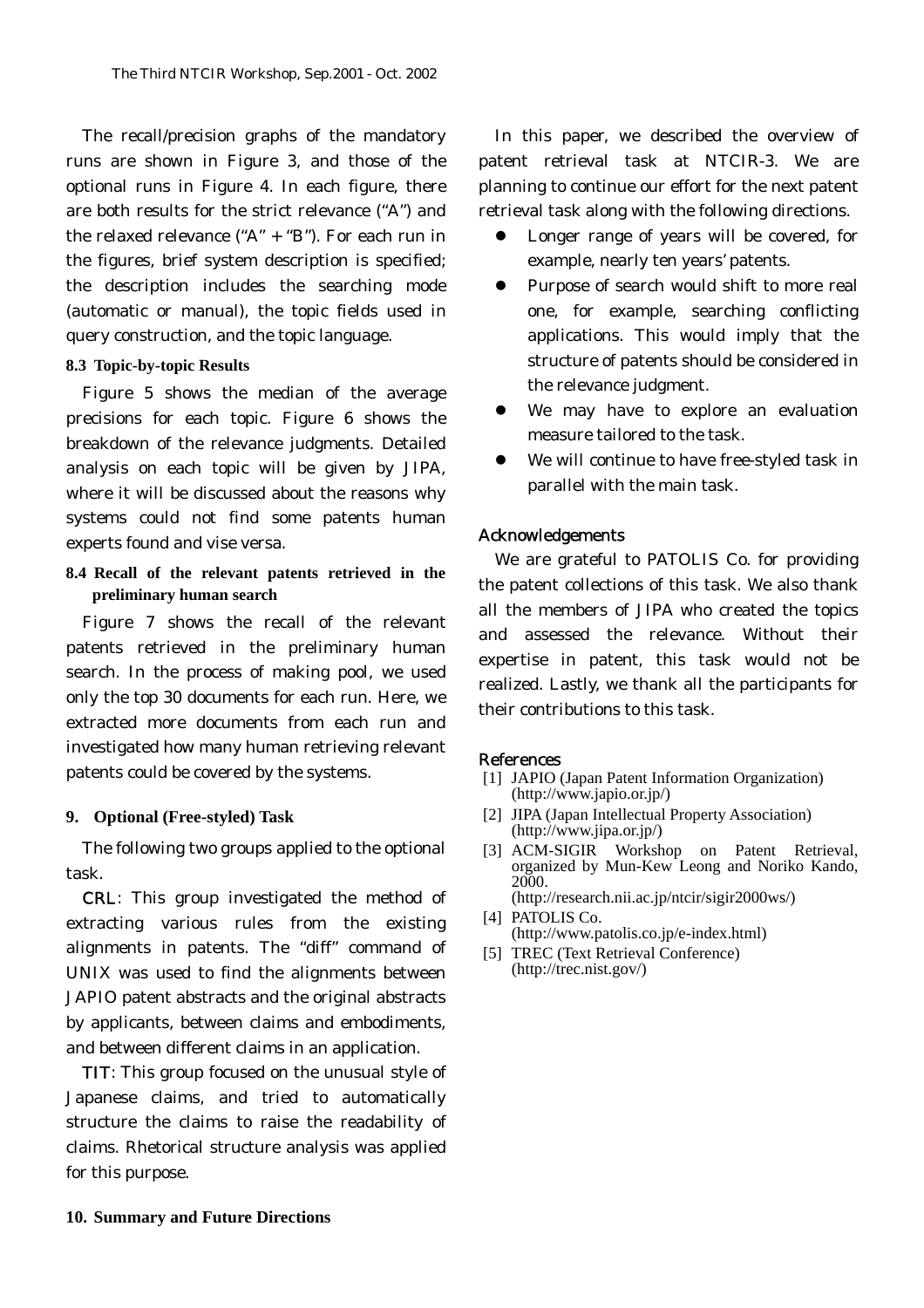

Figure 3: Recall/Precision of mandatory runs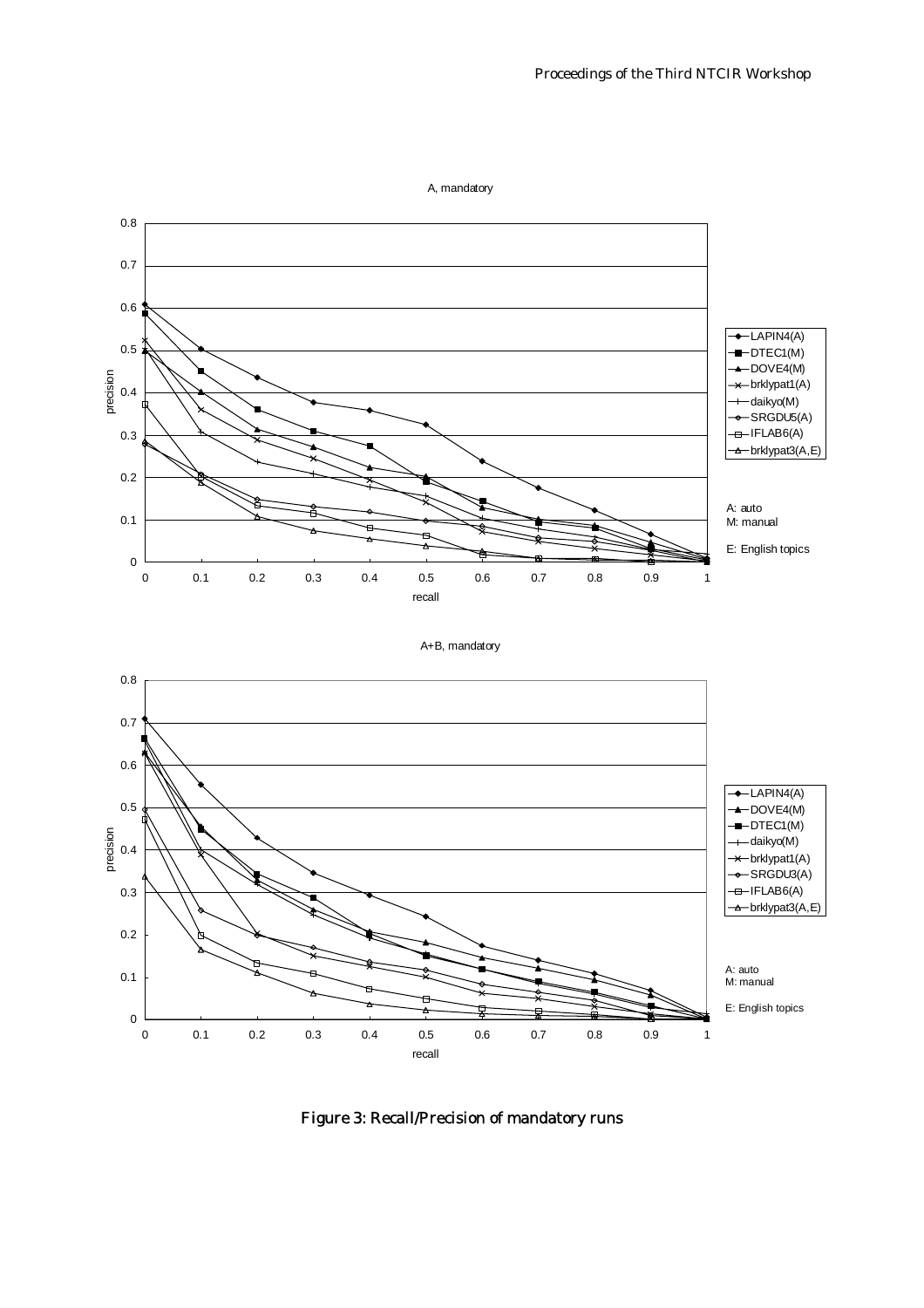

A, optional

A+B, optional



Figure 4: Recall/Precision of optional runs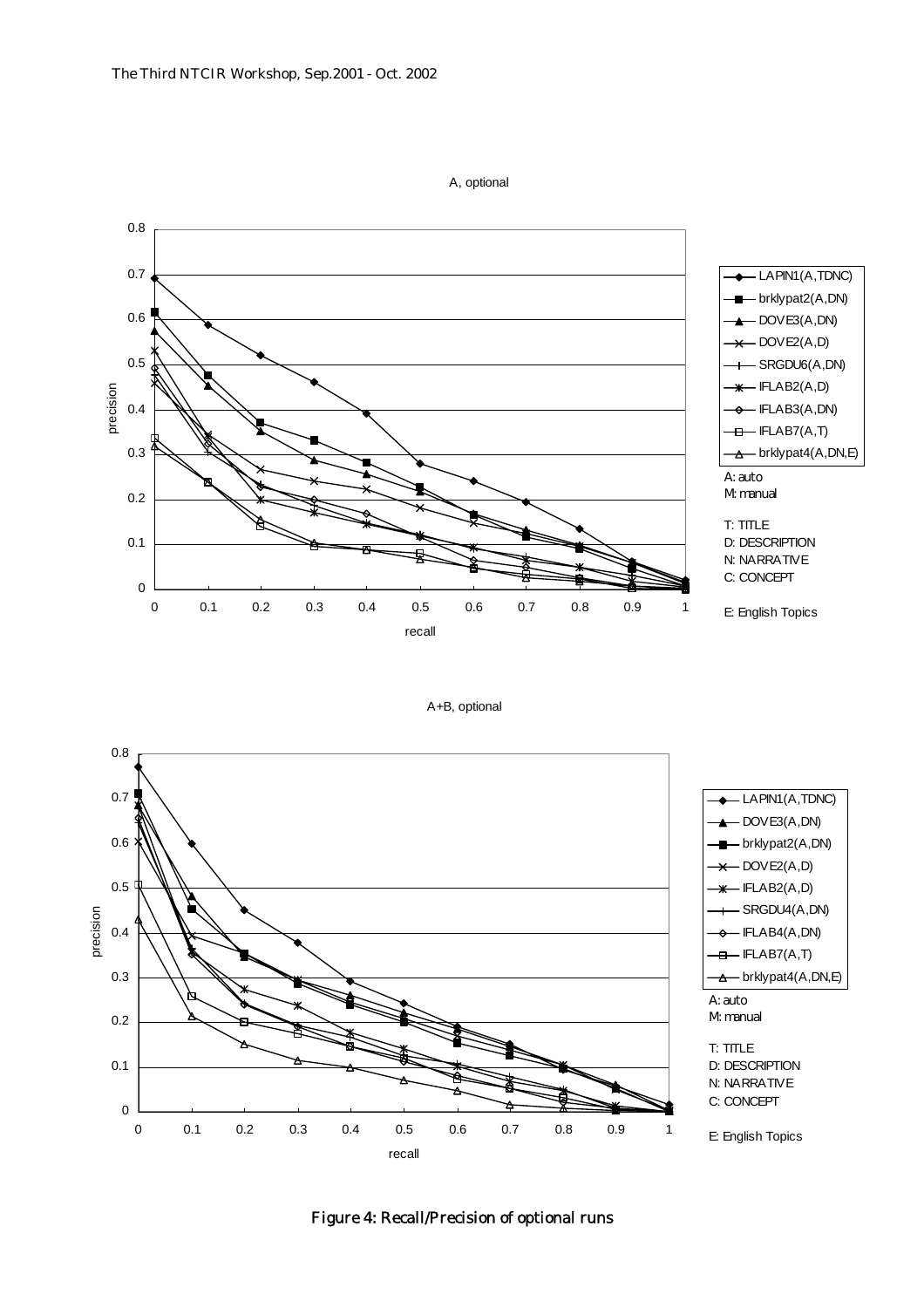

Figure 5: Median of average precisions (all runs)



Figure 6: Breakdown of relevance judgments